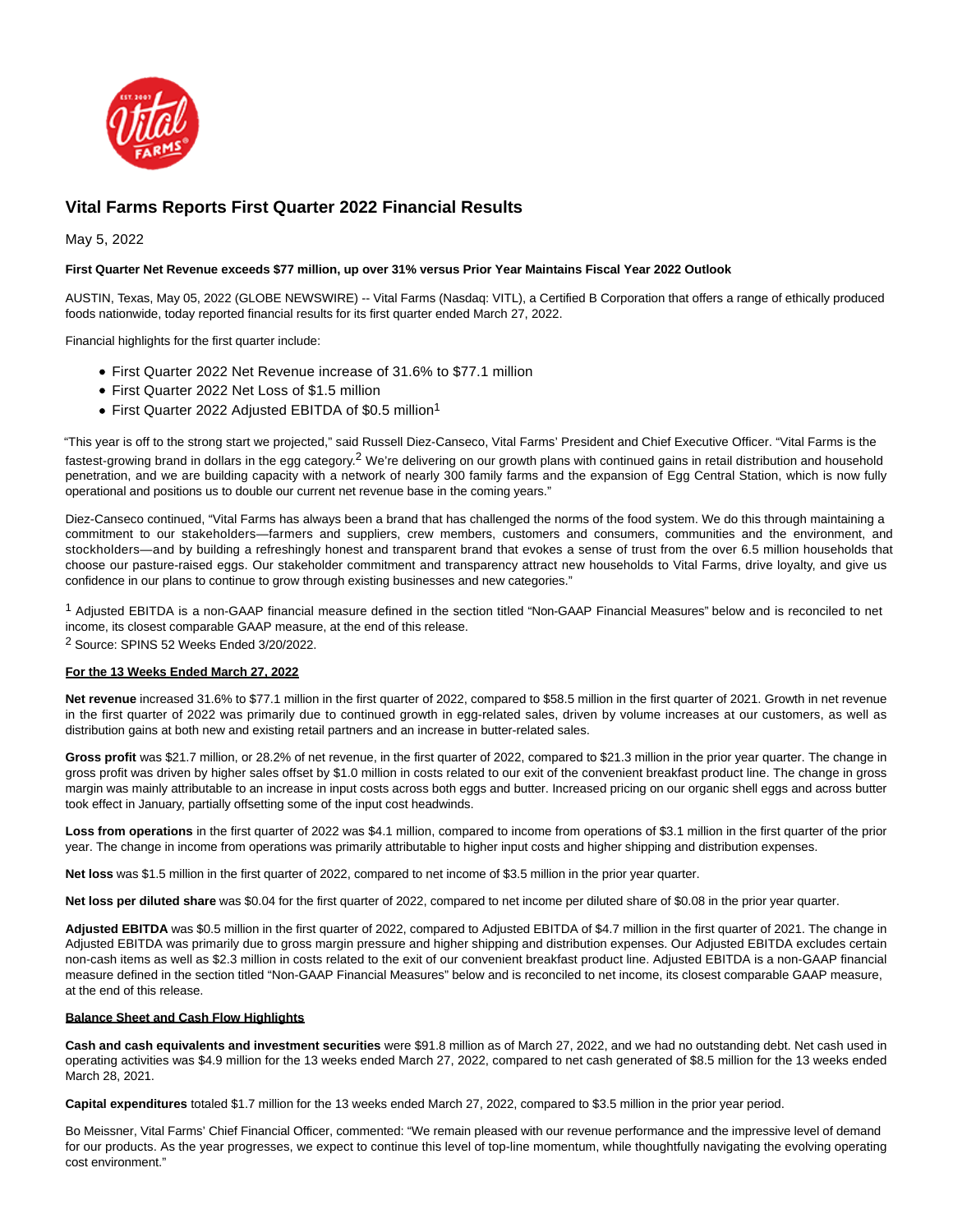- For the full fiscal year 2022, management is maintaining its guidance for net revenue of more than \$340 million, a projected increase of 30% compared to fiscal year 2021.
- Management is also maintaining its guidance for Adjusted EBITDA of more than \$13 million for the full fiscal year 2022, excluding costs related to our exit of the convenient breakfast product line, an increase of 62% compared to fiscal year 2021.

Vital Farms' guidance continues to assume that there are no additional significant disruptions to the supply chain or its customers or consumers, including any issues from adverse macroeconomic factors. Vital Farms cannot provide a reconciliation between its forecasted Adjusted EBITDA and net revenue metrics without unreasonable effort due to the unavailability of reliable estimates for stock-based compensation among other items. These items are not within our control and may vary greatly between periods and could significantly impact future financial results.

## **Conference Call and Webcast Details**

Vital Farms will host a conference call and webcast at 8:30 a.m. ET today to discuss the results. The live conference call can be accessed by dialing (833) 519-1345 from the U.S. or (914) 800-3907 internationally and using access code 3059376. Alternatively, participants may access the live webcast on the Vital Farms Investor Relations website a[t https://investors.vitalfarms.com u](https://www.globenewswire.com/Tracker?data=j5GR4zMdnkJqwZWseHts7Iran-io6EEAcifn2KJjY74GTcI7k--lLvEzz3LQaEODOV8TqdCZUxTXOsB1YBoyn8R5MC4VQw7-9S5POJdqhYohNW_gf-ezFqm1ioJKQg3i)nder "Events." The webcast will be archived in 30 days.

## **About Vital Farms**

Vital Farms is a Certified B Corporation that offers a range of ethically produced foods nationwide. Started on a single farm in Austin, Texas in 2007, Vital Farms has become a national consumer brand that works with nearly 300 family farms and is the leading U.S. brand of pasture-raised eggs by retail dollar sales. Vital Farms' ethics are exemplified by its focus on the humane treatment of farm animals and sustainable farming practices. In addition, as a Delaware public benefit corporation, Vital Farms prioritizes the long-term benefits of each of its stakeholders, including farmers and suppliers, customers and consumers, communities and the environment, crew members, and stockholders. Vital Farms' products, including shell eggs, butter, hard-boiled eggs, ghee, and liquid whole eggs, are sold in over 21,000 stores nationwide. For more information, please visit [www.vitalfarms.com.](https://www.globenewswire.com/Tracker?data=bGD4KuJgBxO_sTsSyORgItQf9AYY8zuTbgkkj95mopwv8HBEEmThNHyqOuKNUSKaU_FbJtKw_A-A4jCGqDngssGsE6G3vyzjpvPR0dlCeKs=)

## **Forward-Looking Statements**

This press release and the earnings call referencing this press release contain "forward-looking" statements, as that term is defined under the federal securities laws, including but not limited to statements regarding Vital Farms' market opportunity, anticipated growth, and future financial performance, including management's outlook for fiscal year 2022. These forward-looking statements are based on Vital Farms' current assumptions, expectations, and beliefs and are subject to substantial risks, uncertainties, assumptions, and changes in circumstances that may cause Vital Farms' actual results, performance, or achievements to differ materially from those expressed or implied in any forward-looking statement.

The risks and uncertainties referred to above include, but are not limited to: the effects of the ongoing COVID-19 pandemic on Vital Farms' supply chain, the demand for its products, and on overall economic conditions and consumer confidence and spending levels; Vital Farms' expectations regarding its revenue, expenses and other operating results; Vital Farms' ability to acquire new customers, to successfully retain existing customers and to attract and retain its suppliers, distributors, and co-manufacturers; Vital Farms' ability to sustain or increase its profitability; Vital Farms' ability to procure sufficient high-quality eggs, cream and other raw materials; real or perceived quality with Vital Farms' products or other issues that adversely affect Vital Farms' brand and reputation; changes in the tastes and preferences of consumers; the financial condition of, and Vital Farms' relationships with, its suppliers, co-manufacturers, distributors, retailers, and foodservice customers, as well as the health of the foodservice industry generally; the impact of agricultural risks, including diseases such as avian influenza; the ability of Vital Farms, its suppliers, and its co-manufacturers to comply with food safety, environmental or other laws or regulations; future investments in its business, anticipated capital expenditures and estimates regarding capital requirements; the costs and success of marketing efforts; Vital Farms' ability to effectively manage its growth and to compete effectively with existing competitors and new market entrants; the potential negative impact of Vital Farms' focus on a specific public benefit purpose and producing a positive effect for society on its financial performance; seasonality; and the growth rates of the markets in which Vital Farms competes.

These risks and uncertainties are more fully described in Vital Farms' filings with the Securities and Exchange Commission (SEC), including in the section entitled "Risk Factors" in its Annual Report on Form 10-K for the fiscal year ended December 26, 2021, and other filings and reports that Vital Farms may file from time to time with the SEC. Moreover, Vital Farms operates in a very competitive and rapidly changing environment. New risks emerge from time to time. It is not possible for management to predict all risks, nor can Vital Farms assess the impact of all factors on its business or the extent to which any factor, or combination of factors, may cause actual results to differ materially from those contained in any forward-looking statements Vital Farms may make. In light of these risks, uncertainties and assumptions, Vital Farms cannot guarantee future results, levels of activity, performance, achievements, or events and circumstances reflected in the forward-looking statements will occur. Forward-looking statements represent management's beliefs and assumptions only as of the date of this press release. Vital Farms disclaims any obligation to update forwardlooking statements except as required by law.

#### **Contacts:**

Media: Nisha Devarajan [Nisha.Devarajan@vitalfarms.com](https://www.globenewswire.com/Tracker?data=Eo_gk9DXln6rwJEQZDKBI6TuFp41OcVawN5gwWSk5rt3cQvJcW9W3Y9dZB1RIgqjKE19HHp39gDCOjaDOHiRnAnuGVTzTCiDqReATeiQgHlyfbT6LunK7I8nroyNn-ix)

Investors: Matt Siler [Matt.Siler@vitalfarms.com](https://www.globenewswire.com/Tracker?data=A87lGCuSA9Fwv1O7EC60cVi7OINj1N0OTwZ1kEWsp0nBMuiJgsKG4x0wIiIYyXgE4Bd8z51rWkSxrZZhWFcIc1rqZ7-NDEu4XHf5u1EqitM=)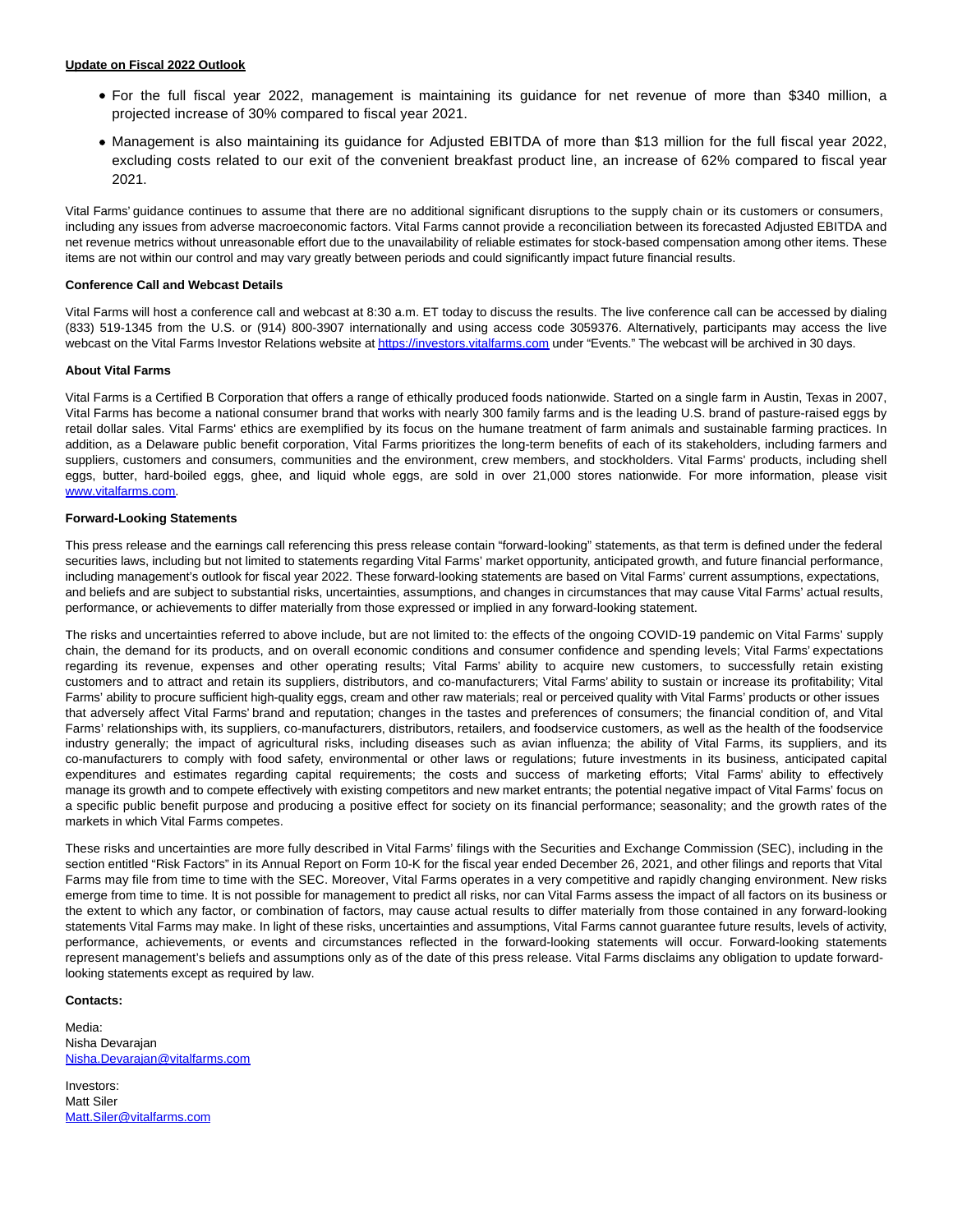# **VITAL FARMS, INC. CONDENSED CONSOLIDATED STATEMENTS OF OPERATIONS (Amounts in thousands, except share amounts) (Unaudited)**

|                                                                             | 13-Weeks Ended    |            |                   |            |
|-----------------------------------------------------------------------------|-------------------|------------|-------------------|------------|
|                                                                             | March 27,<br>2022 |            | March 28,<br>2021 |            |
| Net revenue                                                                 | \$                | 77,058     | \$                | 58,545     |
| Cost of goods sold                                                          |                   | 55,358     |                   | 37,215     |
| Gross profit                                                                |                   | 21,700     |                   | 21,330     |
| Operating expenses:                                                         |                   |            |                   |            |
| Selling, general and administrative                                         |                   | 17,624     |                   | 13,183     |
| Shipping and distribution                                                   |                   | 8,162      |                   | 5,063      |
| Total operating expenses                                                    |                   | 25,786     |                   | 18,246     |
| (Loss) income from operations                                               |                   | (4,086)    |                   | 3,084      |
| Other (expense) income, net:                                                |                   |            |                   |            |
| Interest expense                                                            |                   | (8)        |                   | (18)       |
| Other income (expense), net                                                 |                   | 179        |                   | 110        |
| Total other income, net                                                     |                   | 171        |                   | 92         |
| Net (loss) income before income taxes                                       |                   | (3, 915)   |                   | 3,176      |
| Income tax benefit                                                          |                   | (2, 377)   |                   | (304)      |
| Net (loss) income                                                           |                   | (1,538)    |                   | 3,480      |
| Less: Net loss attributable to noncontrolling interests                     |                   | (2)        |                   | (11)       |
| Net (loss) income attributable to Vital Farms, Inc. common stockholders     | \$                | (1,536)    | \$                | 3,491      |
| Net (loss) income per share attributable to Vital Farms, Inc. stockholders: |                   |            |                   |            |
| Basic:                                                                      | \$                | (0.04)     | S                 | 0.09       |
| Diluted:                                                                    |                   | (0.04)     |                   | 0.08       |
| Weighted average common shares outstanding:                                 |                   |            |                   |            |
| Basic:                                                                      |                   | 40,532,779 |                   | 39,536,928 |
| Diluted:                                                                    |                   | 40,532,779 |                   | 43,509,371 |

# **VITAL FARMS, INC. CONDENSED CONSOLIDATED BALANCE SHEETS (Amounts in thousands, except share amounts)**

|                                                                          | March 27,<br>2022<br>(Unaudited) |         | December 26,<br>2021 |         |
|--------------------------------------------------------------------------|----------------------------------|---------|----------------------|---------|
| <b>Assets</b>                                                            |                                  |         |                      |         |
| Current assets:                                                          |                                  |         |                      |         |
| Cash and cash equivalents                                                | \$                               | 24,774  | \$.                  | 30,966  |
| Investment securities, available-for-sale                                |                                  | 67,051  |                      | 68,621  |
| Accounts receivable, net                                                 |                                  | 25,789  |                      | 26,938  |
| Inventories                                                              |                                  | 13,336  |                      | 10,945  |
| Prepaid expenses and other current assets                                |                                  | 3,112   |                      | 3,817   |
| Total current assets                                                     |                                  | 134,062 |                      | 141,287 |
| Property, plant and equipment, net                                       |                                  | 47,294  |                      | 44,608  |
| Operating lease right-of-use assets                                      |                                  | 2,916   |                      |         |
| Goodwill                                                                 |                                  | 3,858   |                      | 3,858   |
| <b>Other Assets</b>                                                      |                                  | 3,131   |                      | 189     |
| <b>Total assets</b>                                                      |                                  | 191,261 |                      | 189,942 |
| Liabilities, Redeemable Noncontrolling Interest and Stockholders' Equity |                                  |         |                      |         |
| <b>Current liabilities:</b>                                              |                                  |         |                      |         |
| Accounts payable                                                         | \$                               | 20,567  | -S                   | 22,520  |
| <b>Accrued liabilities</b>                                               |                                  | 16,142  |                      | 15,143  |
| Operating lease liabilities                                              |                                  | 1,406   |                      |         |
| Finance lease liabilities                                                |                                  | 210     |                      | 327     |
| <b>Total current liabilities</b>                                         |                                  | 38,325  |                      | 37,990  |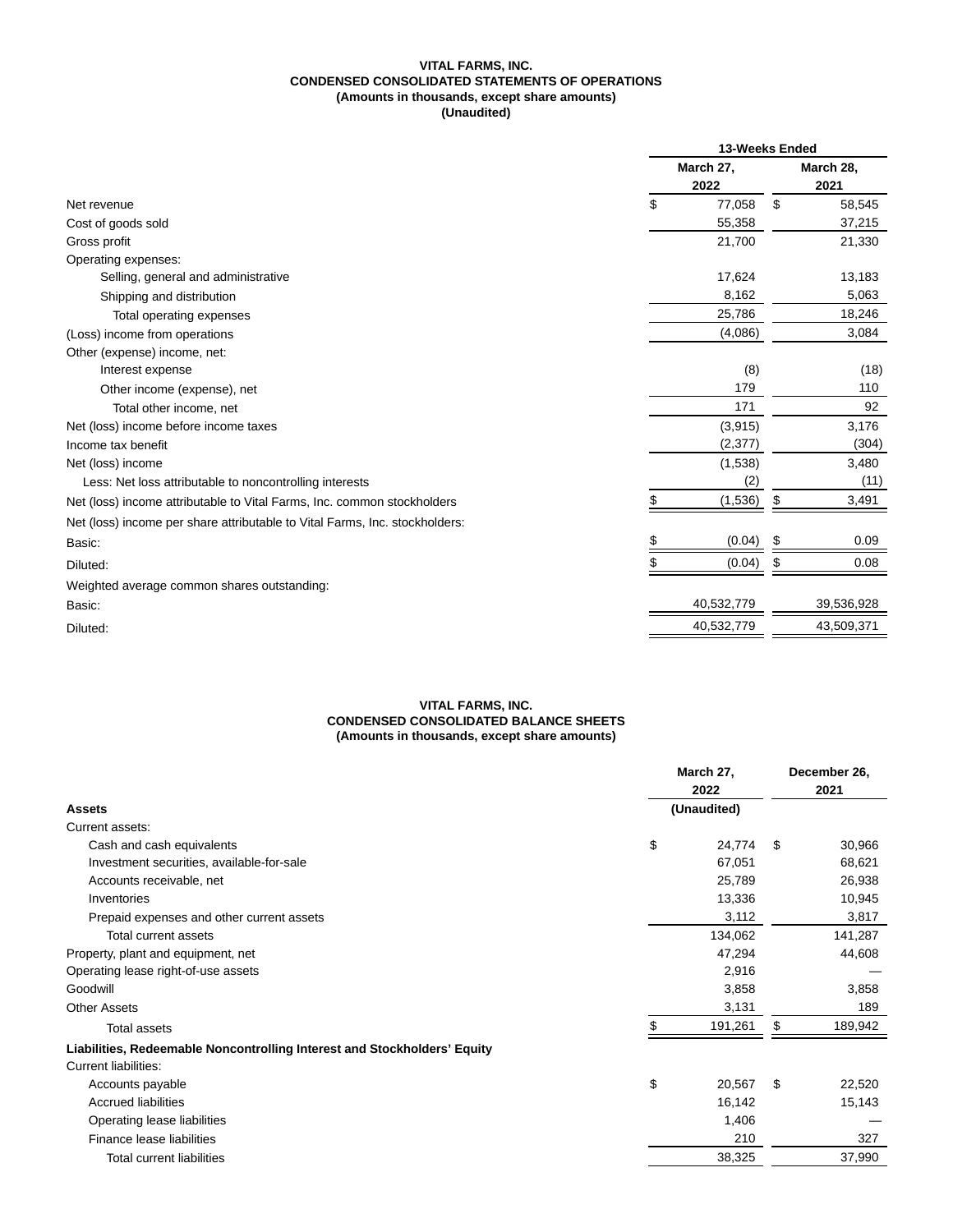| Operating lease liabilities, non-current                                        | 1,741   |         |
|---------------------------------------------------------------------------------|---------|---------|
| Other liabilities                                                               | 206     | 192     |
| <b>Total liabilities</b>                                                        | 40,272  | 38,182  |
| Commitments and contingencies (Note 15)                                         |         |         |
| Redeemable noncontrolling interest                                              | 175     | 175     |
| Stockholders' equity:                                                           |         |         |
| Common stock, \$0.0001 par value per share, 310,000,000 shares                  |         |         |
| authorized as of March 27, 2022 and December 26, 2021; 40,596,297               |         |         |
| and 40,493,969 shares issued and outstanding as of March 27, 2022               |         |         |
| and December 26, 2021, respectively                                             | 5       | 5       |
| Additional paid-in capital                                                      | 150,550 | 149,000 |
| Retained earnings                                                               | 1,372   | 2.746   |
| Accumulated other comprehensive loss                                            | (1,064) | (281)   |
| Total stockholders' equity attributable to Vital Farms, Inc. stockholders       | 150,863 | 151,470 |
| Noncontrolling interests                                                        | (49)    | 115     |
| Total stockholders' equity                                                      | 150,814 | 151,585 |
| Total liabilities, redeemable noncontrolling interest, and stockholders' equity | 191,261 | 189,942 |
|                                                                                 |         |         |

# **VITAL FARMS, INC. CONDENSED CONSOLIDATED STATEMENT OF CASH FLOWS (Amounts in thousands) (Unaudited)**

|                                                                                                    | 13-Weeks Ended |           |    |           |  |
|----------------------------------------------------------------------------------------------------|----------------|-----------|----|-----------|--|
|                                                                                                    | March 27,      |           |    | March 28, |  |
|                                                                                                    |                | 2022      |    | 2021      |  |
| Cash flows provided by operating activities:                                                       |                |           |    |           |  |
| Net (loss) income                                                                                  | \$             | (1,538)   | \$ | 3,480     |  |
| Adjustments to reconcile net (loss) income to net cash (used in) provided by operating activities: |                |           |    |           |  |
| Depreciation and amortization                                                                      |                | 948       |    | 785       |  |
| Amortization of available-for-sale debt securities                                                 |                | 321       |    | 405       |  |
| Stock-based compensation expense                                                                   |                | 1.296     |    | 853       |  |
| <b>Deferred Taxes</b>                                                                              |                | (2,579)   |    | 142       |  |
| Other                                                                                              |                | 199       |    | (536)     |  |
| Changes in operating assets and liabilities:                                                       |                |           |    |           |  |
| Accounts receivable                                                                                |                | 1,080     |    | 2,717     |  |
| Inventories                                                                                        |                | (2, 363)  |    | 1,636     |  |
| Prepaid expenses and other current assets                                                          |                | 538       |    | 1,492     |  |
| <b>ROU Assets</b>                                                                                  |                | 413       |    |           |  |
| Deposits and other assets                                                                          |                | (49)      |    |           |  |
| Income taxes payable                                                                               |                | (112)     |    |           |  |
| Accounts payable                                                                                   |                | (2,973)   |    | (1,402)   |  |
| <b>Accrued liabilities</b>                                                                         |                | 240       |    | (1, 111)  |  |
| Operating lease liabilities                                                                        |                | (367)     |    |           |  |
| Net cash (used in) provided by operating activities                                                | \$             | (4,946)   | \$ | 8,461     |  |
| Cash flows used in investing activities:                                                           |                |           |    |           |  |
| Purchases of property, plant and equipment                                                         |                | (1,686)   |    | (3, 451)  |  |
| Purchases of available-for-sale debt securities                                                    |                | (13, 973) |    | (14, 328) |  |
| Sales of available-for-sale debt securities                                                        |                |           |    | 1,436     |  |
| Maturities and call redemptions of available-for-sale debt securities                              |                | 14,254    |    | 13,072    |  |
| Proceeds from the sale of property, plant, and equipment                                           |                | 50        |    |           |  |
| Net cash used in investing activities                                                              | \$             | (1, 355)  | \$ | (3,271)   |  |
| Cash flows provided by financing activities:                                                       |                |           |    |           |  |
| Payment of contingent consideration                                                                |                | (26)      |    | (42)      |  |
| Principal payments under finance lease obligations                                                 |                | (126)     |    | (116)     |  |
| Proceeds from exercise of stock options                                                            |                | 254       |    | 525       |  |
| Net cash provided by financing activities                                                          |                | 102       | \$ | 367       |  |
| Net (decrease) increase in cash and cash equivalents                                               | \$<br>\$       | (6, 199)  | \$ | 5,557     |  |
| Cash and cash equivalents at beginning of the period                                               |                | 30,966    |    | 29,544    |  |